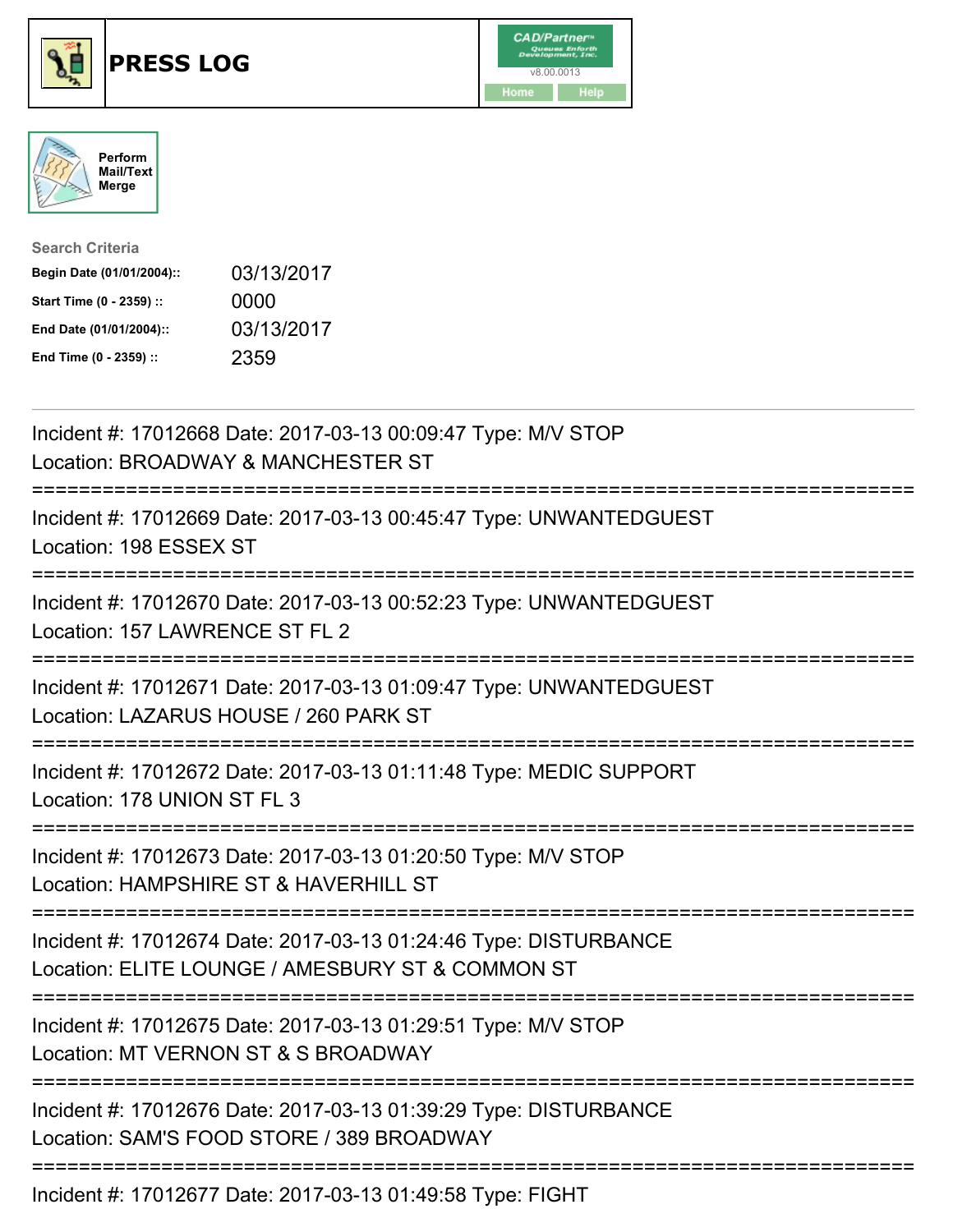Location: 46 SPRINGFIELD ST =========================================================================== Incident #: 17012678 Date: 2017-03-13 01:50:34 Type: M/V STOP Location: ESSEX ST & HAMPSHIRE ST =========================================================================== Incident #: 17012679 Date: 2017-03-13 01:51:28 Type: M/V STOP Location: MAY ST & RAILROAD ST =========================================================================== Incident #: 17012680 Date: 2017-03-13 02:00:53 Type: M/V STOP Location: AUBURN ST & BENNINGTON ST =========================================================================== Incident #: 17012681 Date: 2017-03-13 02:01:06 Type: M/V STOP Location: MARKET ST & PARKER ST =========================================================================== Incident #: 17012682 Date: 2017-03-13 02:03:14 Type: M/V STOP Location: PARKER ST & SPRINGFIELD ST =========================================================================== Incident #: 17012683 Date: 2017-03-13 02:04:58 Type: LOUD NOISE Location: 45 SPRINGFIELD ST =========================================================================== Incident #: 17012684 Date: 2017-03-13 02:08:15 Type: M/V STOP Location: ERVING AV & JACKSON ST =========================================================================== Incident #: 17012685 Date: 2017-03-13 02:11:53 Type: M/V STOP Location: LAWRENCE ST & LOWELL ST =========================================================================== Incident #: 17012686 Date: 2017-03-13 02:15:19 Type: LOUD NOISE Location: 47 SPRINGFIFLD ST =========================================================================== Incident #: 17012687 Date: 2017-03-13 02:18:45 Type: TOW OF M/V Location: TRESPASS / 6 DIAMOND ST =========================================================================== Incident #: 17012688 Date: 2017-03-13 02:27:38 Type: BUILDING CHK Location: SABANETA MULTISERVICES / 228 HAMPSHIRE ST =========================================================================== Incident #: 17012689 Date: 2017-03-13 02:31:47 Type: BUILDING CHK Location: 49 WALNUT ST =========================================================================== Incident #: 17012690 Date: 2017-03-13 02:33:49 Type: M/V STOP Location: HAVERHILL ST & NEWBURY ST ===========================================================================

Incident #: 17012691 Date: 2017-03-13 02:34:54 Type: MEDIC SUPPORT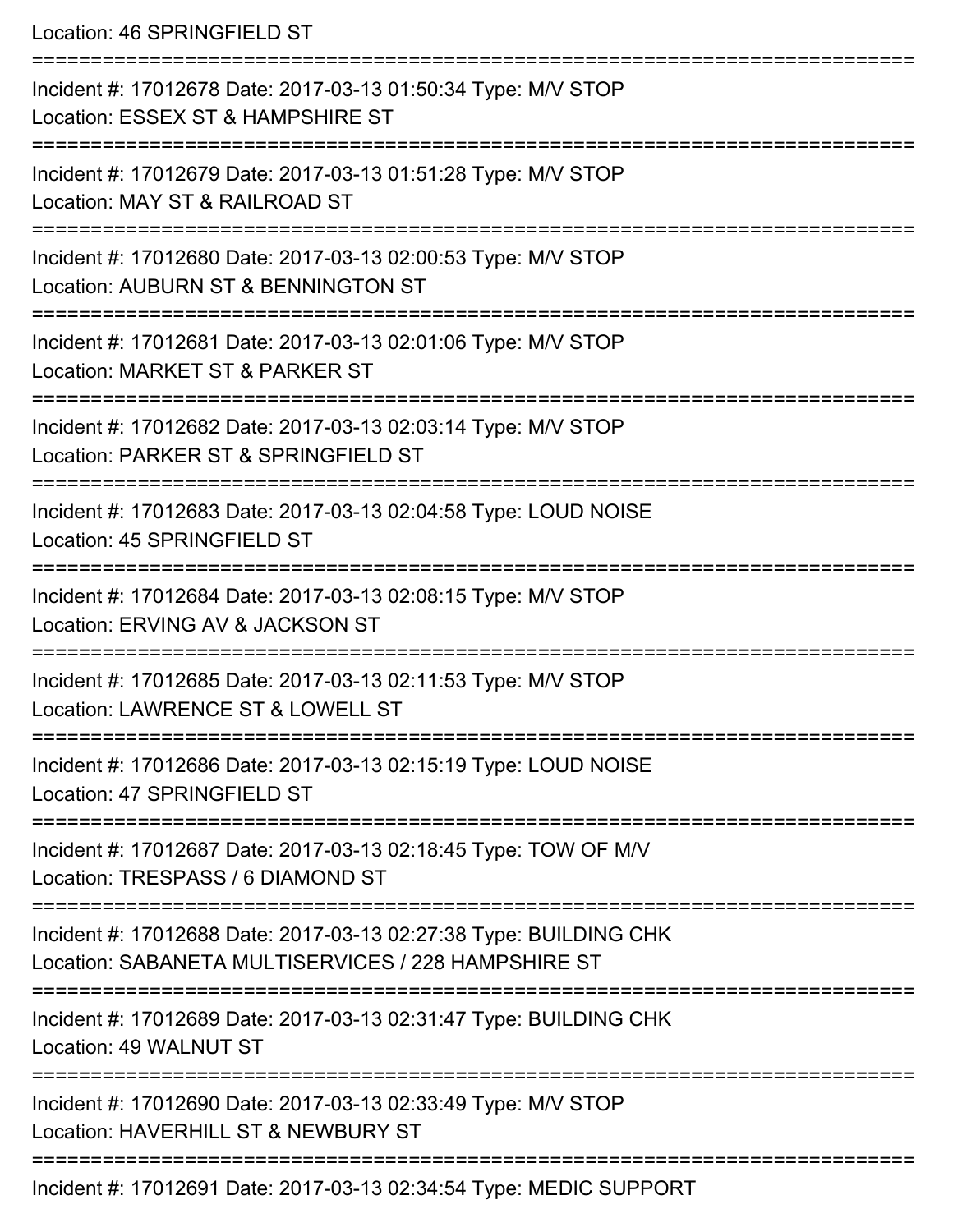| Incident #: 17012692 Date: 2017-03-13 02:35:13 Type: BUILDING CHK<br>Location: CARDENES / 513 HAMPSHIRE ST |
|------------------------------------------------------------------------------------------------------------|
| Incident #: 17012693 Date: 2017-03-13 02:38:12 Type: BUILDING CHK<br>Location: 22 WEARE ST                 |
| Incident #: 17012694 Date: 2017-03-13 02:39:15 Type: M/V STOP<br>Location: 360 PARK ST                     |
| Incident #: 17012695 Date: 2017-03-13 02:44:56 Type: M/V STOP<br>Location: BRADFORD ST & BROADWAY          |
| Incident #: 17012696 Date: 2017-03-13 02:45:56 Type: BUILDING CHK<br><b>Location: 1 CHICKERING ST</b>      |
| Incident #: 17012697 Date: 2017-03-13 02:46:31 Type: M/V STOP<br><b>Location: CENTRAL BRIDGE</b>           |
| Incident #: 17012698 Date: 2017-03-13 02:48:19 Type: M/V STOP<br>Location: NEWTON ST & SALEM ST            |
| Incident #: 17012699 Date: 2017-03-13 02:48:21 Type: M/V STOP<br>Location: ARLINGTON ST & LAWRENCE ST      |
| Incident #: 17012700 Date: 2017-03-13 02:49:36 Type: M/V STOP<br>Location: 50 BROADWAY                     |
| Incident #: 17012701 Date: 2017-03-13 02:52:12 Type: M/V STOP<br>Location: CHESTNUT ST & SHORT ST          |
| Incident #: 17012702 Date: 2017-03-13 02:57:01 Type: M/V STOP<br>Location: BROADWAY & ESSEX ST             |
| Incident #: 17012703 Date: 2017-03-13 02:57:32 Type: M/V STOP<br>Location: GROVE ST & PROSPECT ST          |
| Incident #: 17012704 Date: 2017-03-13 03:02:24 Type: M/V STOP<br>Location: AMESBURY ST & LOWELL ST         |
| Incident #: 17012705 Date: 2017-03-13 03:16:42 Type: MEDIC SUPPORT                                         |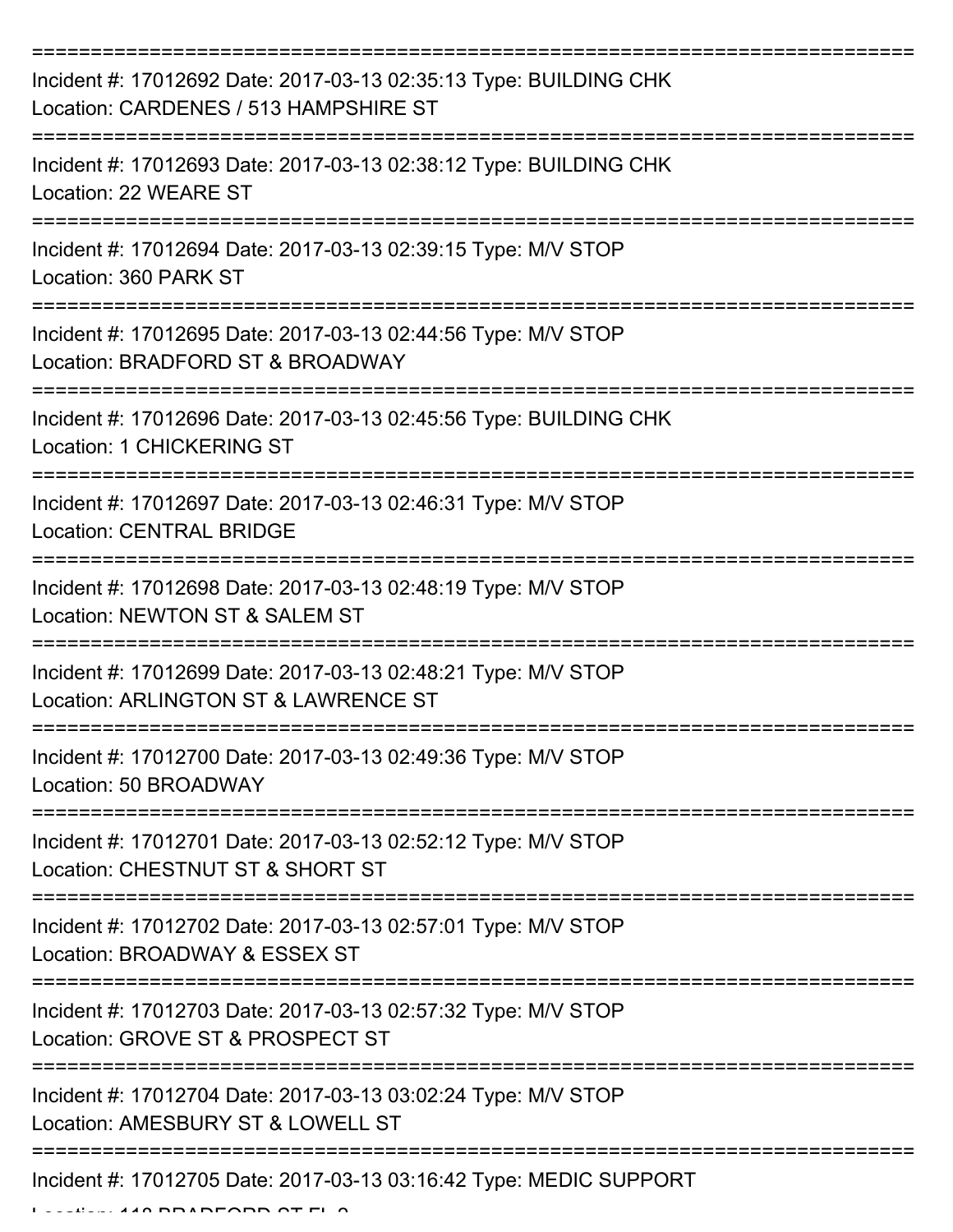| Incident #: 17012706 Date: 2017-03-13 03:22:48 Type: M/V STOP<br>Location: LAWRENCE ST & STEARNS AV               |
|-------------------------------------------------------------------------------------------------------------------|
| Incident #: 17012707 Date: 2017-03-13 03:27:01 Type: ROBBERY ARMED<br>Location: CAPITAL LAUNDRY / 333 BROADWAY    |
| Incident #: 17012708 Date: 2017-03-13 03:48:16 Type: M/V STOP<br>Location: CROSBY ST & S BROADWAY                 |
| Incident #: 17012709 Date: 2017-03-13 03:55:32 Type: BUILDING CHK<br>Location: 22 WEARE ST                        |
| Incident #: 17012710 Date: 2017-03-13 03:58:13 Type: M/V STOP<br>Location: BROADWAY & LOWELL ST                   |
| Incident #: 17012711 Date: 2017-03-13 04:12:08 Type: ALARMS<br>Location: LOAN USA / 92 BROADWAY                   |
| Incident #: 17012712 Date: 2017-03-13 04:25:30 Type: ALARMS<br>Location: LAWRENCE HIGH SCHOOL / 70-71 N PARISH RD |
| Incident #: 17012713 Date: 2017-03-13 04:33:44 Type: ALARMS<br>Location: CARLOS SUPERMARKET / 334 LAWRENCE ST     |
| Incident #: 17012714 Date: 2017-03-13 04:34:17 Type: M/V STOP<br>Location: ACTON ST & WEST ST                     |
| Incident #: 17012715 Date: 2017-03-13 06:14:18 Type: FIRE<br>Location: MYRTLE ST & WILLOW ST                      |
| Incident #: 17012716 Date: 2017-03-13 07:26:20 Type: M/V STOP<br>Location: HAMPSHIRE ST & LOWELL ST               |
| Incident #: 17012717 Date: 2017-03-13 07:34:56 Type: M/V STOP<br>Location: COMMON ST & FRANKLIN ST                |
| Incident #: 17012718 Date: 2017-03-13 07:39:54 Type: MV/BLOCKING<br>Location: 2 FAIRMONT ST                       |
| Incident #: 17012719 Date: 2017-03-13 07:41:03 Type: PARK & WALK                                                  |

Location: BDOADWAV & HAVEDHILL ST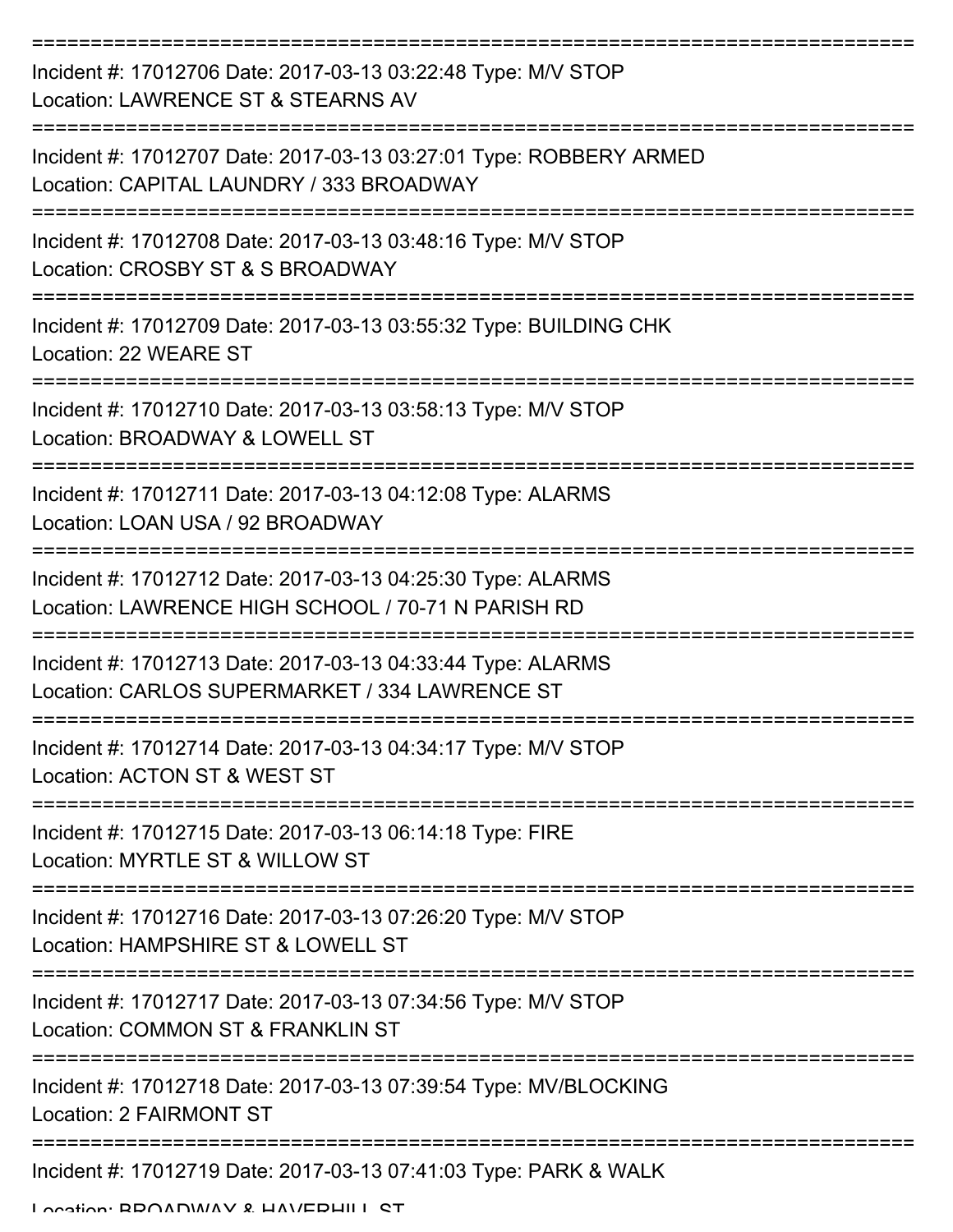| Incident #: 17012720 Date: 2017-03-13 07:53:56 Type: ALARM/BURG<br>Location: EL CESAR RESTAURANT / 99 ESSEX ST |
|----------------------------------------------------------------------------------------------------------------|
| Incident #: 17012721 Date: 2017-03-13 08:02:01 Type: MV/BLOCKING<br>Location: 196 FARNHAM ST                   |
| Incident #: 17012722 Date: 2017-03-13 08:26:57 Type: STOL/MV/PAS<br>Location: 72 KINGSTON ST                   |
| Incident #: 17012723 Date: 2017-03-13 09:05:46 Type: MV/BLOCKING<br>Location: 33 AMES ST                       |
| Incident #: 17012724 Date: 2017-03-13 09:23:17 Type: INVESTIGATION<br>Location: 90 LOWELL ST                   |
| Incident #: 17012725 Date: 2017-03-13 09:25:13 Type: PARK & WALK<br>Location: BROADWAY & BRADFORD ST           |
| Incident #: 17012726 Date: 2017-03-13 09:32:26 Type: WARRANT SERVE<br>Location: 132 FARNHAM ST                 |
| Incident #: 17012728 Date: 2017-03-13 09:32:47 Type: KEEP PEACE<br>Location: 27 ABBOTT ST                      |
| Incident #: 17012727 Date: 2017-03-13 09:32:57 Type: CK WELL BEING<br>Location: ANDOVER ST                     |
| Incident #: 17012729 Date: 2017-03-13 09:43:44 Type: M/V STOP<br>Location: HAVERHILL ST & HOLTON ST            |
| Incident #: 17012730 Date: 2017-03-13 09:49:41 Type: LARCENY/MV/PAST<br>Location: 700 ESSEX ST                 |
| Incident #: 17012731 Date: 2017-03-13 09:59:15 Type: MV/BLOCKING<br>Location: 5 DAISY ST                       |
| Incident #: 17012732 Date: 2017-03-13 10:03:51 Type: PARK & WALK<br>Location: BROADWAY & LOWELL ST             |
| Incident #: 17012733 Date: 2017-03-13 10:03:57 Type: MEDIC SUPPORT<br>Location: 34 WARREN ST                   |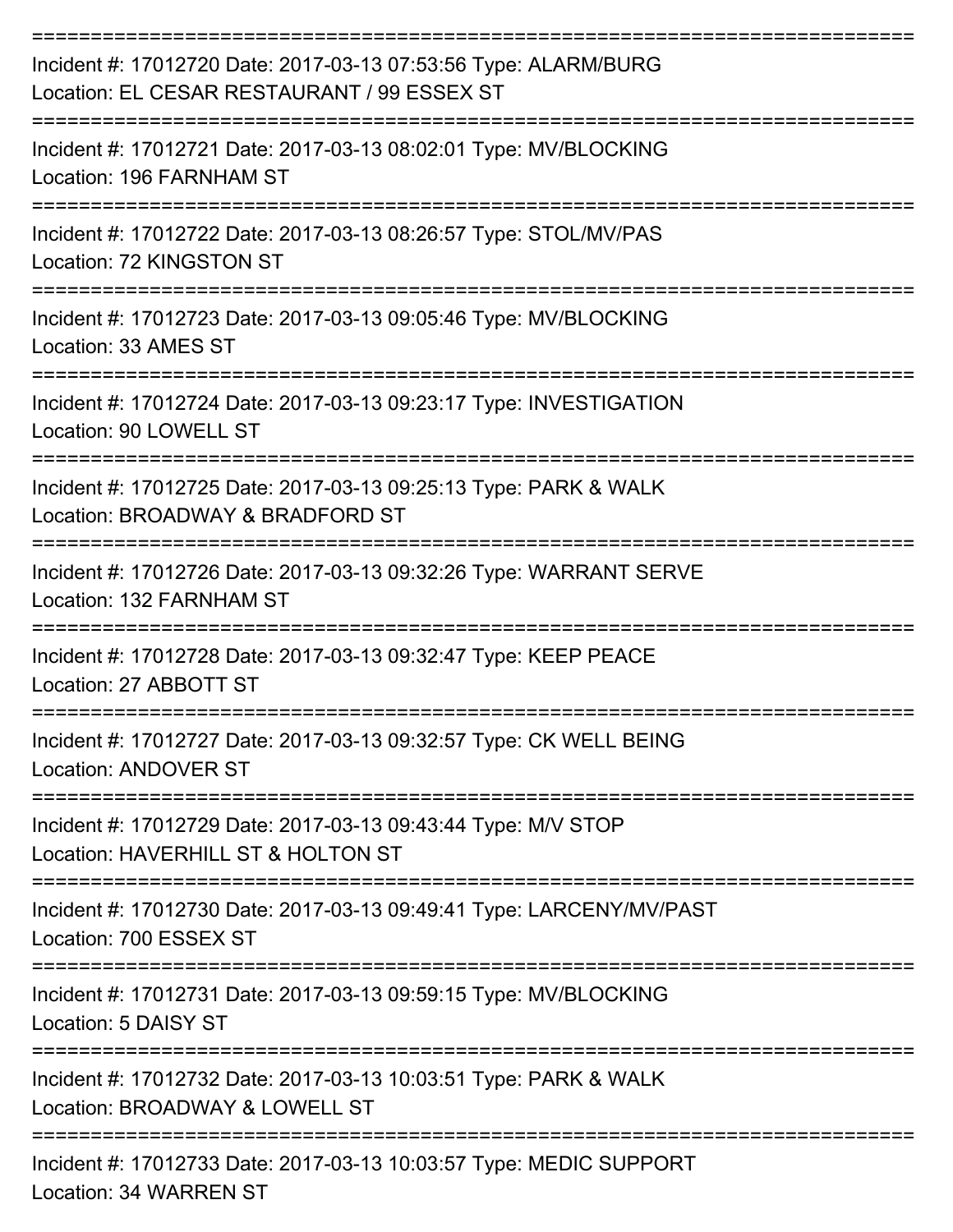| Incident #: 17012734 Date: 2017-03-13 10:19:35 Type: PARK & WALK<br>Location: S UNION ST & SALEM ST                                   |
|---------------------------------------------------------------------------------------------------------------------------------------|
| Incident #: 17012735 Date: 2017-03-13 10:23:57 Type: TOW OF M/V<br>Location: 83 WEST ST                                               |
| --------------------<br>Incident #: 17012736 Date: 2017-03-13 10:34:25 Type: ANIMAL COMPL<br>Location: DUNKIN DONUTS / 104 MARSTON ST |
| Incident #: 17012737 Date: 2017-03-13 10:35:21 Type: B&E/DWELL/AT<br>Location: 250 FARNHAM ST                                         |
| :====================================<br>Incident #: 17012738 Date: 2017-03-13 10:36:17 Type: INVEST CONT<br>Location: 446 BROADWAY   |
| Incident #: 17012739 Date: 2017-03-13 10:36:53 Type: AUTO ACC/NO PI<br>Location: MT VERNON ST & S BROADWAY                            |
| ----------------------<br>Incident #: 17012740 Date: 2017-03-13 10:41:03 Type: WARRANT SERVE<br>Location: 305 HAMPSHIRE ST #B         |
| Incident #: 17012741 Date: 2017-03-13 10:43:18 Type: ASSSIT OTHER PD<br>Location: 90 LOWELL ST                                        |
| Incident #: 17012744 Date: 2017-03-13 10:48:44 Type: HARASSMENT<br>Location: 16 MAGINNIS AV                                           |
| Incident #: 17012742 Date: 2017-03-13 10:50:10 Type: TOW OF M/V<br>Location: 83 WEST ST                                               |
| Incident #: 17012743 Date: 2017-03-13 10:55:02 Type: WIRE DOWN<br>Location: LAWRENCE ST & METHUEN ST                                  |
| Incident #: 17012745 Date: 2017-03-13 11:01:38 Type: MEDIC SUPPORT<br>Location: 2 APPLETON ST                                         |
| Incident #: 17012746 Date: 2017-03-13 11:06:32 Type: GENERAL SERV<br>Location: COMMON ST & FRANKLIN ST                                |
| Incident #: 17012748 Date: 2017-03-13 11:26:27 Type: M/V STOP<br>Location: HAMPSHIRE ST & LEBANON ST                                  |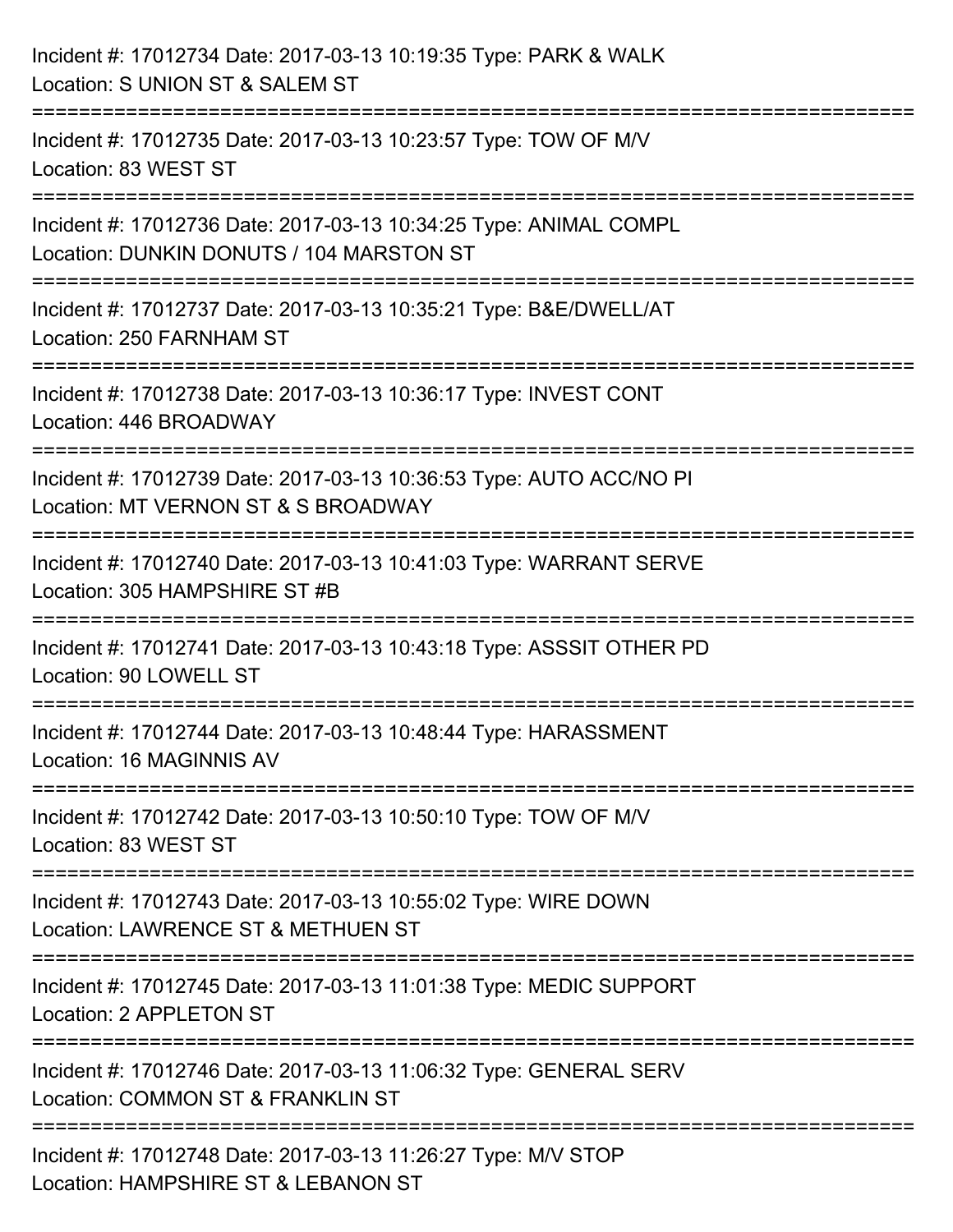| Incident #: 17012747 Date: 2017-03-13 11:26:27 Type: OFFICER ASSIS<br>Location: 2 APPLETON ST                                               |
|---------------------------------------------------------------------------------------------------------------------------------------------|
| Incident #: 17012749 Date: 2017-03-13 11:29:07 Type: NOTIFICATION<br>Location: 256 ESSEX ST #203                                            |
| Incident #: 17012750 Date: 2017-03-13 11:38:51 Type: ANIMAL COMPL<br>Location: S BROADWAY                                                   |
| Incident #: 17012751 Date: 2017-03-13 11:49:55 Type: M/V STOP<br>Location: 30 HANCOCK ST                                                    |
| Incident #: 17012752 Date: 2017-03-13 11:52:59 Type: SUICIDE ATTEMPT<br><b>Location: 2 APPLETON ST</b><br>================================= |
| Incident #: 17012753 Date: 2017-03-13 12:03:49 Type: ALARM/BURG<br>Location: 523 ANDOVER ST FL 1ST                                          |
| Incident #: 17012755 Date: 2017-03-13 12:08:44 Type: VIO CITY ORD<br>Location: 14 PROSPECT CT                                               |
| Incident #: 17012754 Date: 2017-03-13 12:09:48 Type: M/V STOP<br>Location: 90 BROADWAY                                                      |
| Incident #: 17012756 Date: 2017-03-13 12:19:54 Type: ANIMAL COMPL<br>Location: 133 MARGIN ST                                                |
| Incident #: 17012758 Date: 2017-03-13 12:25:28 Type: MEDIC SUPPORT<br>Location: 193 GARDEN ST                                               |
| Incident #: 17012757 Date: 2017-03-13 12:26:19 Type: AUTO ACC/NO PI<br>Location: WAVERLY RD & WINTHROP AV                                   |
| Incident #: 17012759 Date: 2017-03-13 12:29:14 Type: THREATS<br>Location: 71 N PARISH RD                                                    |
| Incident #: 17012760 Date: 2017-03-13 12:34:41 Type: ALARM/BURG<br>Location: CONCORDIA CLUB / 1 E PLATT ST                                  |
| Incident #: 17012762 Date: 2017-03-13 12:36:17 Type: AUTO ACC/NO PI<br>Location: WINTHROP AV                                                |

===========================================================================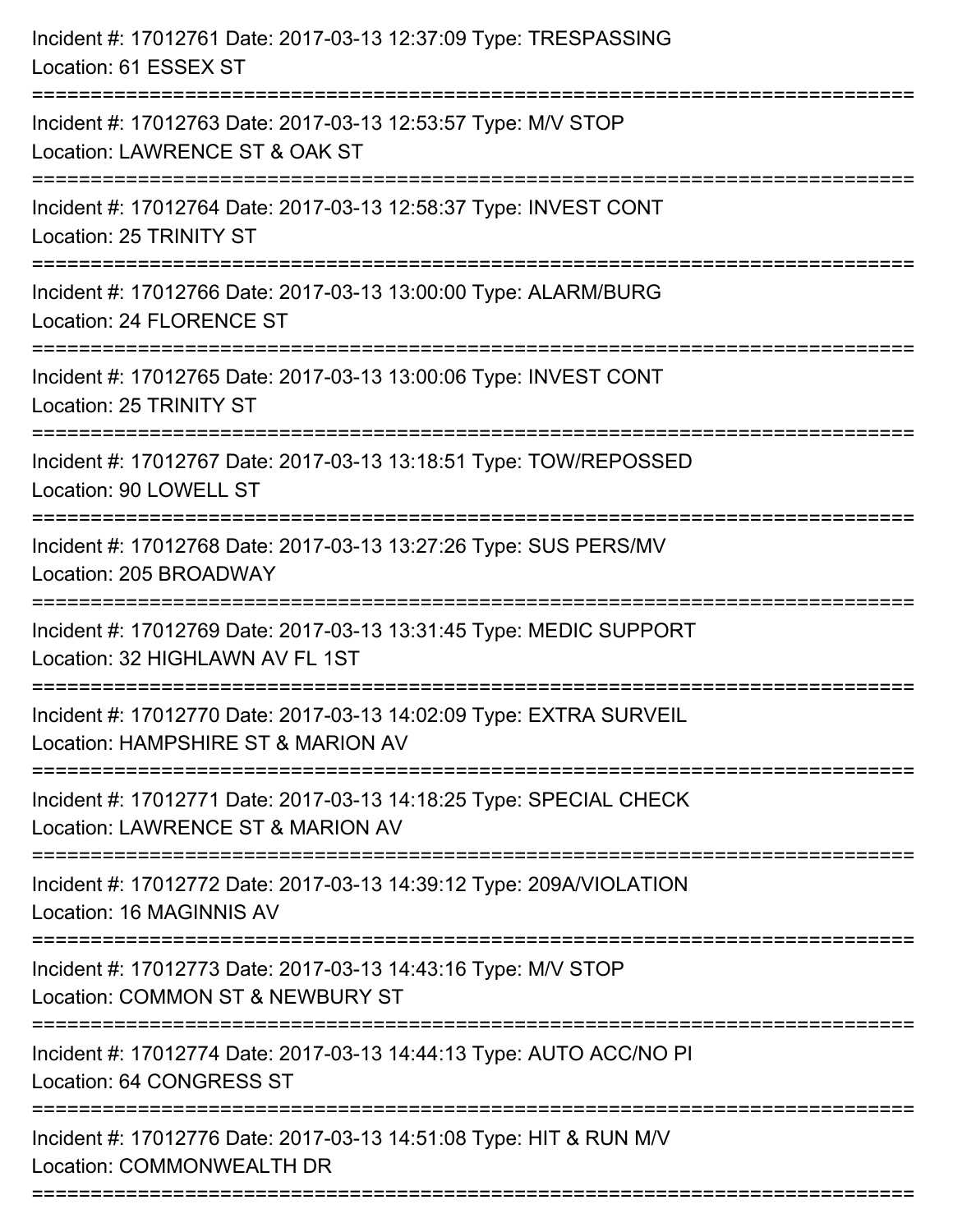| <b>Location: LOWELL ST</b>                                                                                                             |
|----------------------------------------------------------------------------------------------------------------------------------------|
| Incident #: 17012777 Date: 2017-03-13 15:03:41 Type: SPECIAL CHECK<br><b>Location: WEST ST</b><br>===============================      |
| Incident #: 17012778 Date: 2017-03-13 15:19:33 Type: M/V STOP<br>Location: 499 ANDOVER ST                                              |
| Incident #: 17012779 Date: 2017-03-13 15:29:30 Type: M/V STOP<br>Location: 619 ESSEX ST                                                |
| Incident #: 17012780 Date: 2017-03-13 15:46:50 Type: AUTO ACC/UNK PI<br>Location: BAILEY ST & PHILLIPS ST<br>:======================== |
| Incident #: 17012781 Date: 2017-03-13 15:51:43 Type: TOW OF M/V<br>Location: 196 MAPLE ST                                              |
| Incident #: 17012782 Date: 2017-03-13 15:53:06 Type: CK WELL BEING<br>Location: 109 GARDEN ST #2B<br>:=====================            |
| Incident #: 17012783 Date: 2017-03-13 15:57:50 Type: DISTURBANCE<br>Location: 27 DUCKETT AV                                            |
| Incident #: 17012784 Date: 2017-03-13 16:06:38 Type: 911 HANG UP<br>Location: 165 CRAWFORD ST                                          |
| Incident #: 17012785 Date: 2017-03-13 16:10:53 Type: CK WELL BEING<br>Location: HOLIDAY INN EXPRESS / 224 WINTHROP AV                  |
| Incident #: 17012786 Date: 2017-03-13 16:13:17 Type: SUS PERS/MV<br>Location: 1 SPRING ST                                              |
| Incident #: 17012787 Date: 2017-03-13 16:20:58 Type: A&B PAST<br>Location: 435 BROADWAY #1 FL 2ND                                      |
| Incident #: 17012789 Date: 2017-03-13 16:23:29 Type: STOLEN PROP<br>Location: 7 TRENTON ST #2                                          |
| Incident #: 17012788 Date: 2017-03-13 16:26:25 Type: MEDIC SUPPORT<br>Location: 25 BERNARD AV #25                                      |

Incident #: 17012790 Date: 2017 03 16:32:57 Type: Medicine Support #: 1702<br>.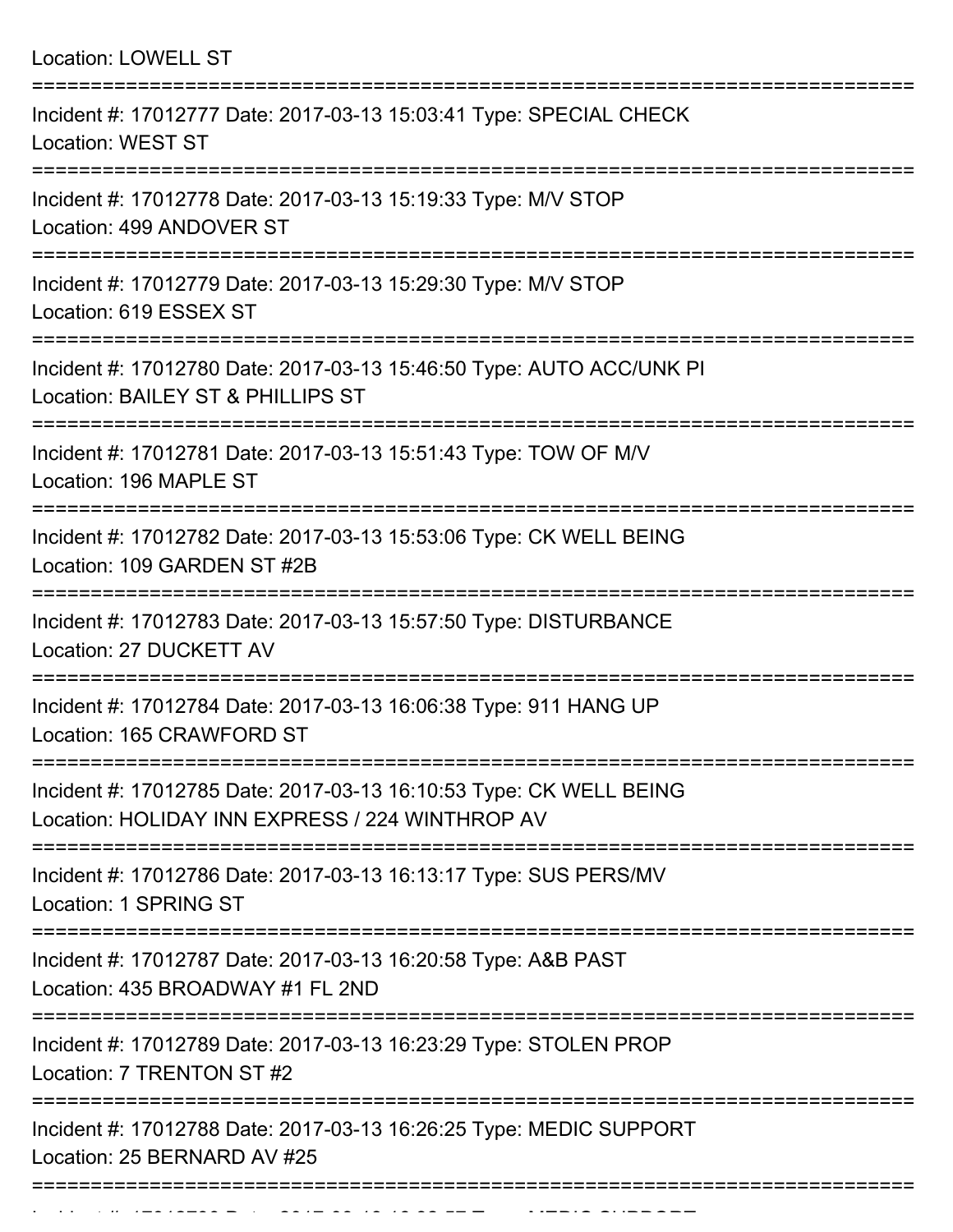Location: 1075 ESSEX ST FL 1ST

| Incident #: 17012793 Date: 2017-03-13 16:37:02 Type: A&B PAST<br>Location: BROADWAY & TREMONT ST                                                     |
|------------------------------------------------------------------------------------------------------------------------------------------------------|
| Incident #: 17012792 Date: 2017-03-13 16:38:28 Type: KEEP PEACE<br>Location: 129 WEARE ST                                                            |
| Incident #: 17012791 Date: 2017-03-13 16:40:48 Type: M/V STOP<br>Location: ESSEX ST & UNION ST                                                       |
| Incident #: 17012794 Date: 2017-03-13 16:45:28 Type: GENERAL SERV<br>Location: 133 LAWRENCE ST                                                       |
| Incident #: 17012795 Date: 2017-03-13 17:06:33 Type: A&B PAST<br>Location: WALGREENS / 135 BROADWAY                                                  |
| Incident #: 17012796 Date: 2017-03-13 17:16:48 Type: VIO CITY ORD<br>Location: 668 HAVERHILL ST                                                      |
| Incident #: 17012797 Date: 2017-03-13 17:31:27 Type: VIO CITY ORD<br>Location: 640 HAVERHILL ST                                                      |
| Incident #: 17012798 Date: 2017-03-13 17:37:32 Type: NOTIFICATION<br>Location: 52 MARGIN ST #4                                                       |
| Incident #: 17012799 Date: 2017-03-13 17:46:23 Type: DRUG VIO<br>Location: 3 COMMUNITY AV                                                            |
| Incident #: 17012800 Date: 2017-03-13 17:50:05 Type: HIT & RUN M/V<br>Location: RIVERWALK MANAGEMENT / 360 MERRIMACK ST                              |
| Incident #: 17012801 Date: 2017-03-13 17:52:30 Type: M/V STOP<br>Location: 488 ESSEX ST                                                              |
| ---------------------------<br>--------------------------<br>Incident #: 17012802 Date: 2017-03-13 17:56:46 Type: DRUG VIO<br>Location: 67 NEWTON ST |
| Incident #: 17012803 Date: 2017-03-13 17:58:29 Type: M/V STOP<br>Location: S BROADWAY & SHATTUCK ST                                                  |
|                                                                                                                                                      |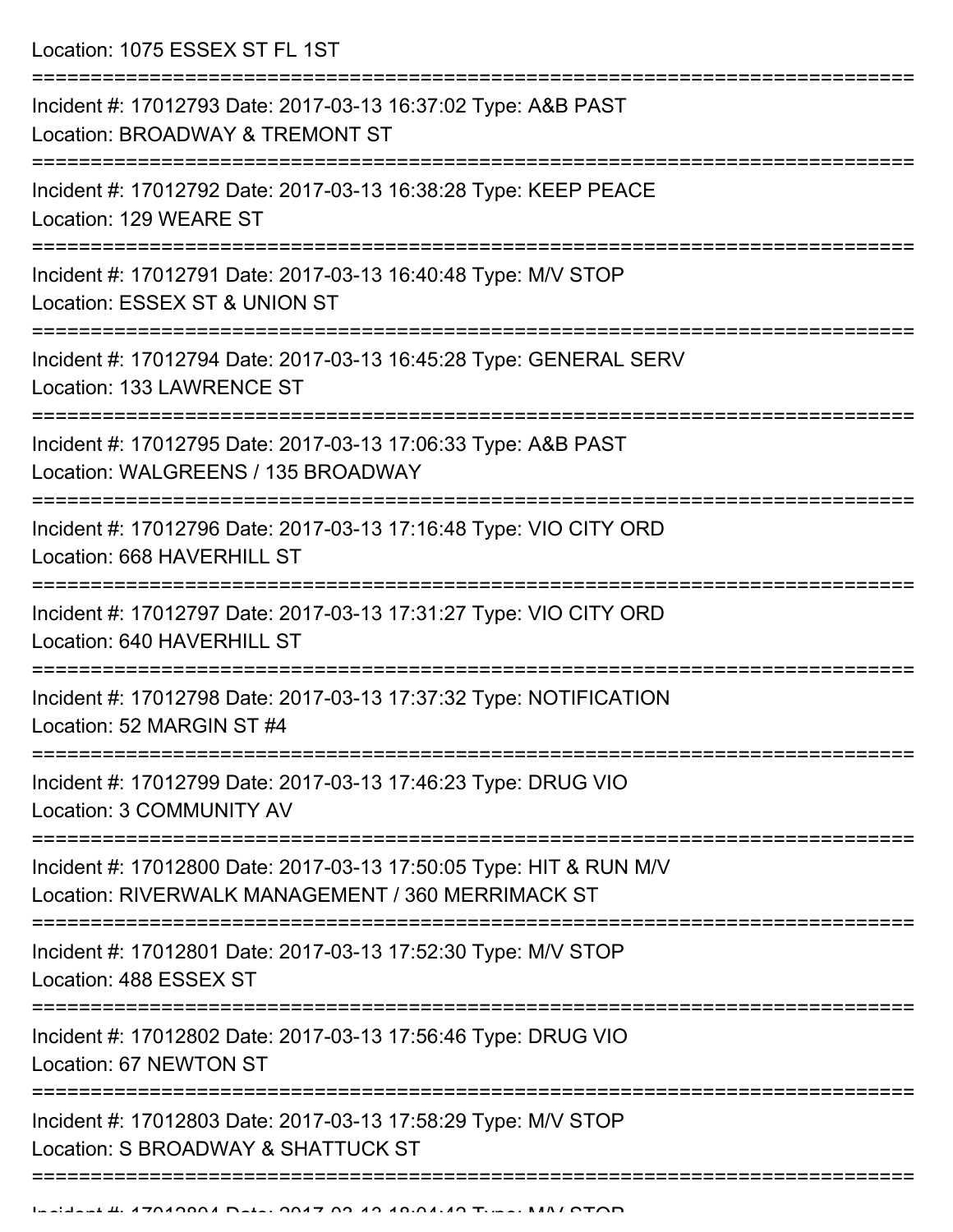Location: 11 DAISY ST

| Incident #: 17012805 Date: 2017-03-13 18:12:05 Type: M/V STOP<br>Location: LOWELL ST & WINTER ST                              |
|-------------------------------------------------------------------------------------------------------------------------------|
| Incident #: 17012806 Date: 2017-03-13 18:21:39 Type: AUTO ACC/NO PI<br>Location: 71 BUNKERHILL ST                             |
| Incident #: 17012807 Date: 2017-03-13 18:24:56 Type: M/V STOP<br>Location: GROTON ST & S BROADWAY<br>======================== |
| Incident #: 17012808 Date: 2017-03-13 18:27:51 Type: M/V STOP<br>Location: FARLEY ST & S BROADWAY                             |
| Incident #: 17012809 Date: 2017-03-13 18:34:35 Type: DOMESTIC/PAST<br>Location: 78 BUNKERHILL ST                              |
| Incident #: 17012810 Date: 2017-03-13 18:39:12 Type: M/V STOP<br>Location: BROADWAY & VALLEY ST                               |
| Incident #: 17012811 Date: 2017-03-13 18:54:52 Type: ALARM/BURG<br>Location: 25 MARSTON ST #SUITE FL 301                      |
| Incident #: 17012812 Date: 2017-03-13 18:57:02 Type: M/V STOP<br>Location: ROYAL ST & SMITH ST                                |
| Incident #: 17012813 Date: 2017-03-13 19:14:48 Type: 209A/SERVE<br>Location: 162 WEST ST FL 2                                 |
| Incident #: 17012814 Date: 2017-03-13 19:26:16 Type: M/V STOP<br>Location: ELM ST & JACKSON ST                                |
| Incident #: 17012815 Date: 2017-03-13 19:34:51 Type: FIRE<br>Location: 29 FURBER ST                                           |
| Incident #: 17012816 Date: 2017-03-13 19:36:39 Type: M/V STOP<br>Location: 155 HAVERHILL ST                                   |
| Incident #: 17012817 Date: 2017-03-13 19:38:53 Type: DRUG VIO<br><b>Location: COMMUNITY AV</b>                                |
| Incident #: 17012818 Date: 2017-03-13 19:51:26 Type: TRESPASSING                                                              |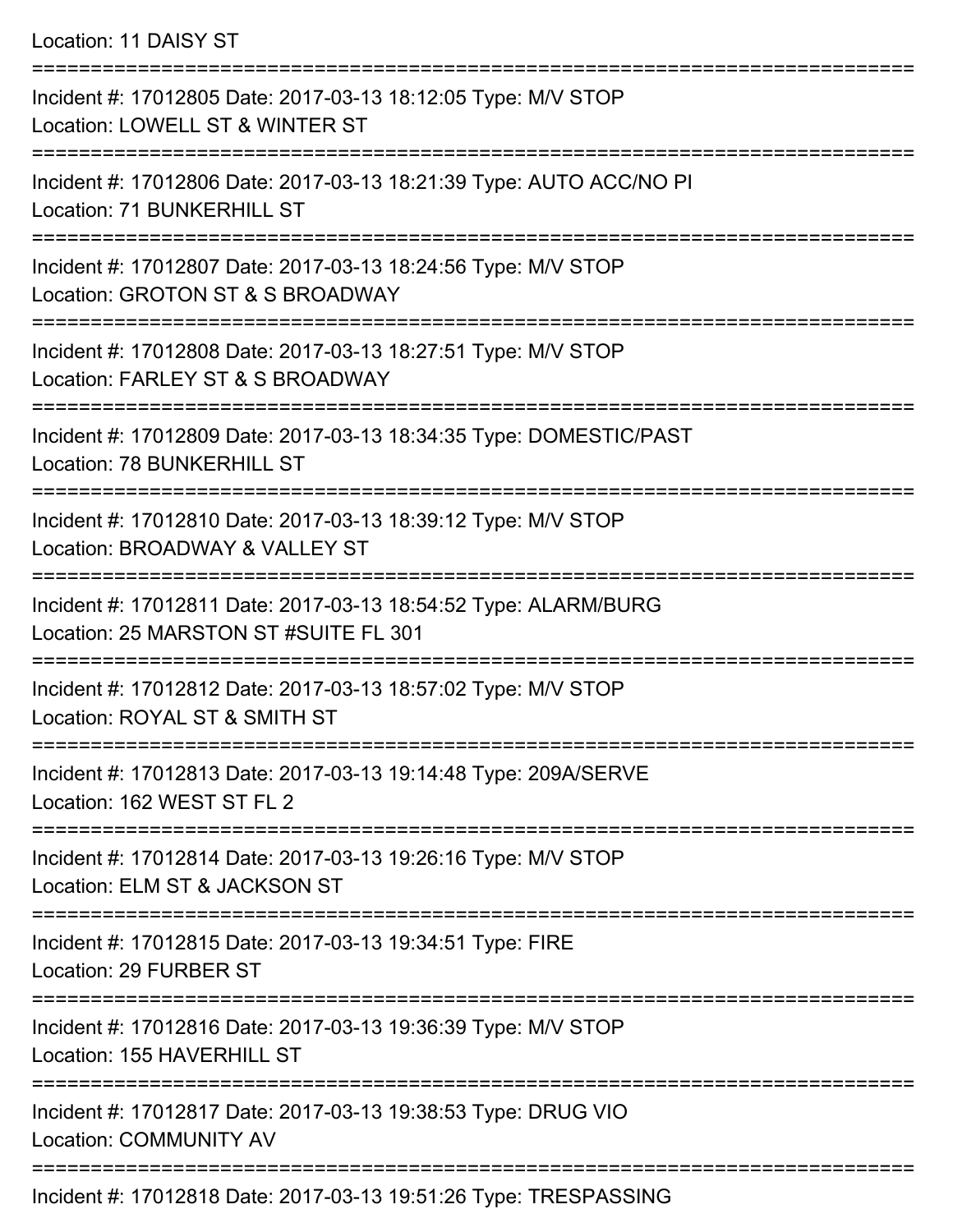| Incident #: 17012819 Date: 2017-03-13 20:02:34 Type: 209A/SERVE<br>Location: 402 LOWELL ST                             |
|------------------------------------------------------------------------------------------------------------------------|
| Incident #: 17012820 Date: 2017-03-13 20:06:38 Type: KEEP PEACE<br>Location: 18 MARSTON ST                             |
| Incident #: 17012821 Date: 2017-03-13 20:12:06 Type: INVEST CONT<br>Location: 15-17 CROSBY ST                          |
| Incident #: 17012822 Date: 2017-03-13 20:14:32 Type: M/V STOP<br>Location: COMMON ST & HAMPSHIRE ST                    |
| Incident #: 17012824 Date: 2017-03-13 20:16:05 Type: DOMESTIC/PROG<br>Location: 10 DIAMOND ST                          |
| Incident #: 17012823 Date: 2017-03-13 20:18:24 Type: M/V STOP<br>Location: FRANKLIN ST & HAVERHILL ST                  |
| Incident #: 17012825 Date: 2017-03-13 20:22:58 Type: NOISE ORD<br>Location: 120 ABBOTT ST                              |
| Incident #: 17012826 Date: 2017-03-13 20:28:23 Type: TOW OF M/V<br>Location: TRESPASS / 5 DAISY ST                     |
| ==============<br>Incident #: 17012827 Date: 2017-03-13 20:29:46 Type: M/V STOP<br><b>Location: MT VERNON PARK</b>     |
| Incident #: 17012828 Date: 2017-03-13 20:37:59 Type: SUS PERS/MV<br>Location: 133 OLIVE AV                             |
| Incident #: 17012829 Date: 2017-03-13 20:44:43 Type: VIO CITY ORD<br>Location: PROSPECT CT<br>======================== |
| Incident #: 17012830 Date: 2017-03-13 20:59:24 Type: SHOTS FIRED<br>Location: MANCHESTER ST & WASHINGTON ST            |
| Incident #: 17012831 Date: 2017-03-13 21:05:48 Type: ALARM/BURG<br>Location: 50 TENNEY ST                              |
| Incident #: 17012832 Date: 2017-03-13 21:08:06 Type: M/V STOP                                                          |